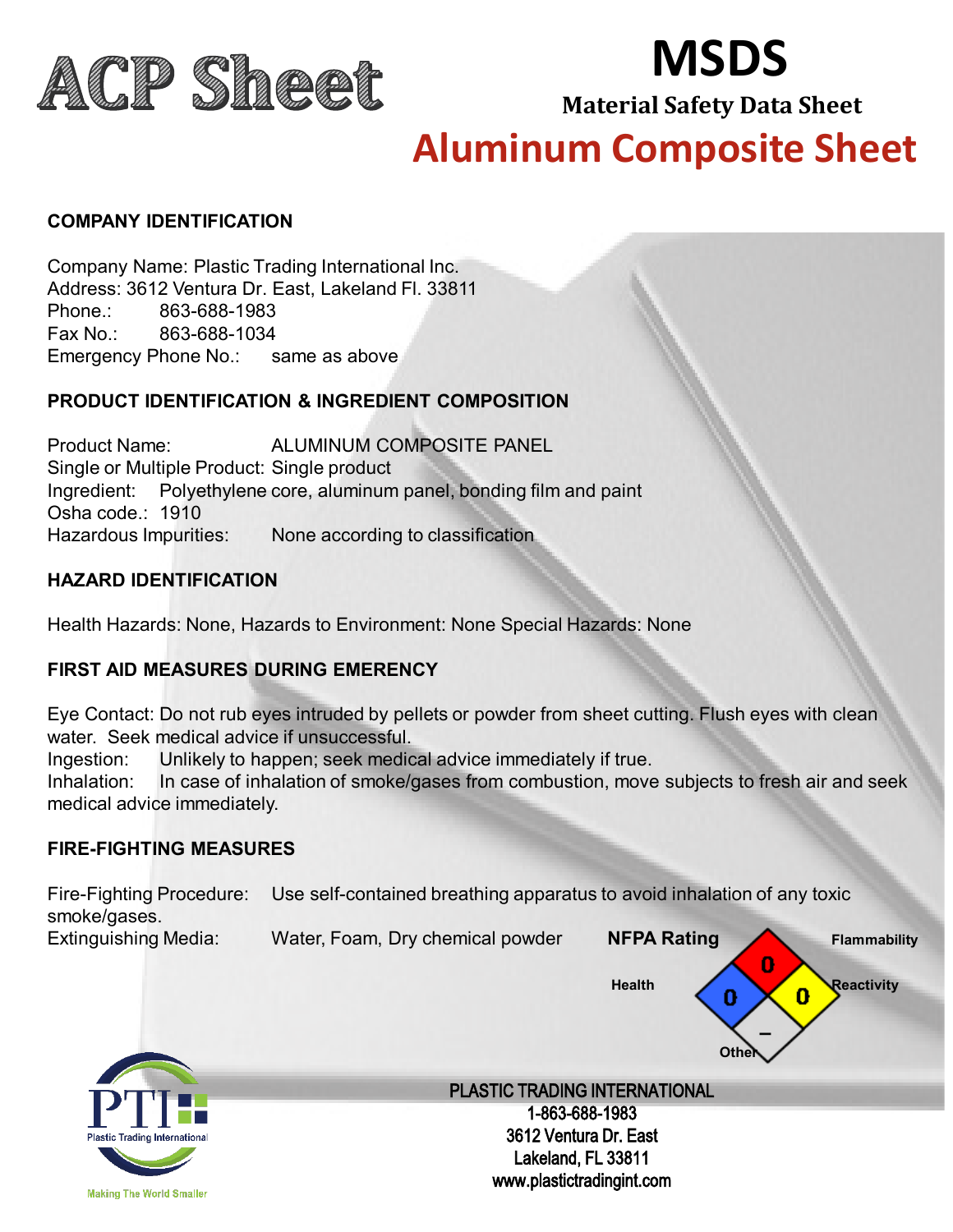

# **MSDS**

**Material Safety Data Sheet**

# **Aluminum Composite Sheet**

#### **HANDLING AND STORAGE**

**Handling:**

Protect again shocks from static electricity when rubbing the sheets or peeling off the protective coating or cover. Use personal protective equipment to avoid eye contact and/or inhalation of possible powder generated during handling. Stay away from fire, product is not flammable under room temperature. **Storage:**

Store at a cool dry place away from heat, fire, water, and direct sunlight..

## **EXPOSURE CONTROLS / PERSONAL PROTECTION**

Threshold Limit Value: Not determined Ventilation Equipment: Required for ventilation of gas/fume and collection of powder during work. Protective Equipment: Wear gloves and avoid sheeting slip off hands when moved. Wear safety goggles / masks to avoid inhalation of powder. Wear safety glasses to avoid eye contact with powder.

#### **PHYSICAL and CHEMICAL PROPERTIES**

Physical Form: Sheet Odor: None COLOR: various Softening Point: Not well defined; above 100°C Solubility: Not soluble

## **STABILITY AND REACTIVITY**

**Stable** Incompatible: incompatible with acids and oxidizing materials Explosion Threshold: None Safety and Reactivity: Safe and stable under normal conditions.



PLASTIC TRADING INTERNATIONAL 1-863-688-1983 3612 Ventura Dr. East Lakeland, FL 33811 www.plastictradingint.com

**Making The World Smaller**